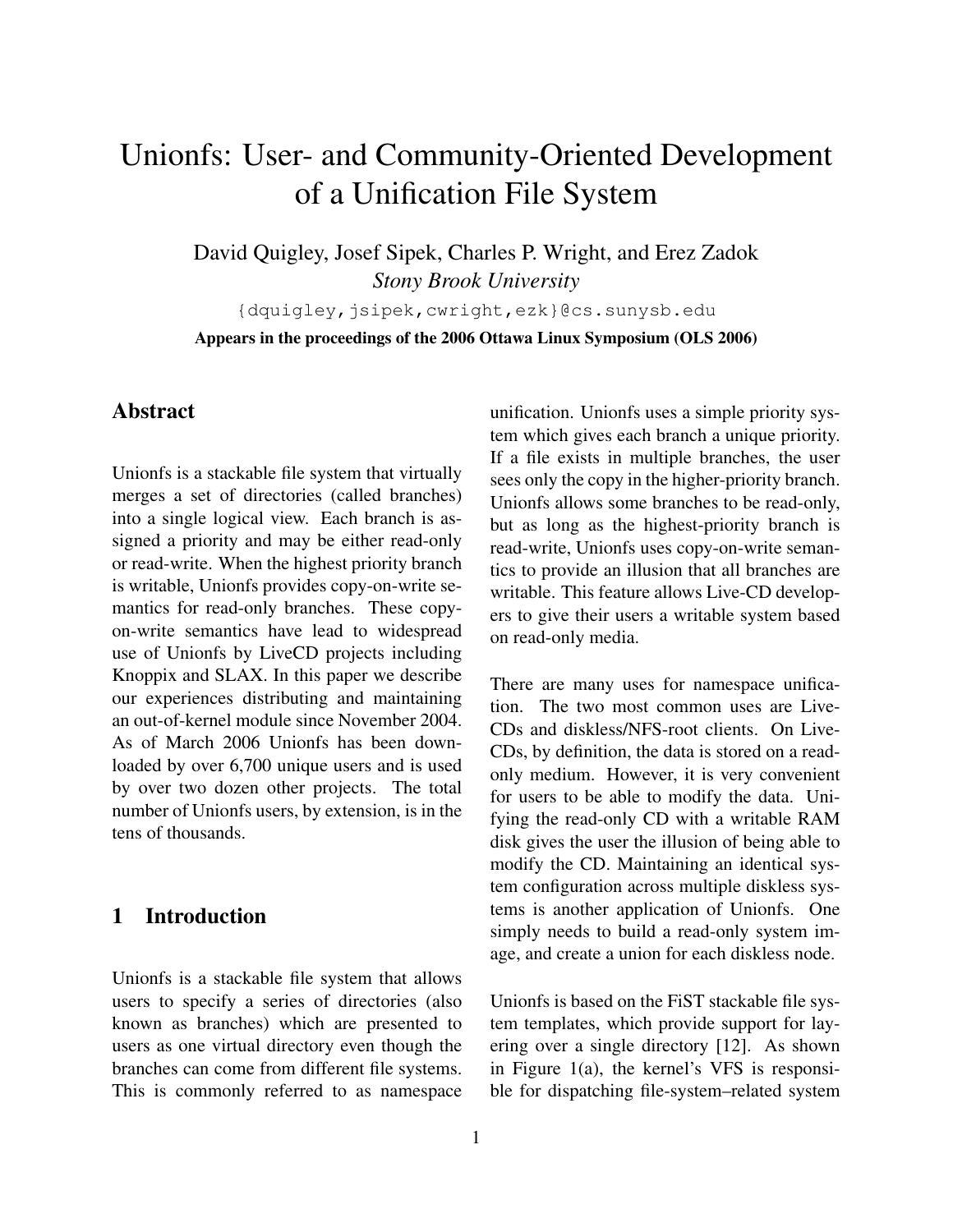

*Figure 1: User processes issue system calls, which the kernel's virtual file system (VFS) directs to stackable file systems. Stackable file systems in turn pass the calls down to lower-level file systems (e.g., tmpfs or NFS).*

calls to the appropriate file system. To the VFS, a stackable file system appears as if it were a standard file system, but instead of storing or retrieving data, a stackable file system passes calls down to lower-level file systems that are responsible for data storage and retrieval. In this scenario, NFS is used as the lower-level file system, but any file system can be used to store the data (e.g., Ext2, Ext3, Reiserfs, SQUASHFS, isofs, and tmpfs). To the lowerlevel file systems, a stackable file system appears as if it were the VFS. This makes stackable file system development difficult, because the file system must adhere to the conventions both of file systems (for processing VFS calls) and of the VFS (for making VFS calls).

As shown in Figure 1(b), Unionfs extends the FiST templates to layer over multiple directories, unify directory contents, and perform copy-on-write. In this example, Unionfs is layered over two branches: (1) a read-write tmpfs file system and (2) a read-only NFS file system. The contents of these file systems are virtually merged, and if operations on the NFS file system return the read-only file system error code (EROFS) then Unionfs transparently copies the files to the tmpfs branch.

We originally released Unionfs in November 2004, after roughly 18 months of development as a research project [10, 11]. We released Unionfs as a standalone kernel module because that was the most expedient way for users to begin using it and it required less initial effort on our part. Unionfs was quickly adopted by several LiveCDs such as SLAX [7] (December 2004) and Knoppix [5] (March 2005). As of March 2006, Unionfs has been downloaded by over 6,700 users from 81 countries and is distributed as part of other projects. Our mailing list currently has 336 subscribers with 53 of them subscribed to our CVS update list. Unionfs is an integral part of several LiveCDs, so the actual number of Unionfs users is much larger.

Maintaining Unionfs out side of the kernel has both benefits and complications. By maintaining the tree out side of the kernel, our user base is expanded: users can still use their vendor's kernel, and we are able to support several kernel versions. We were also able to release Unionfs more frequently than the kernel. However, this makes our code more complex since we must deal with changing interfaces between kernel versions. It also raises questions about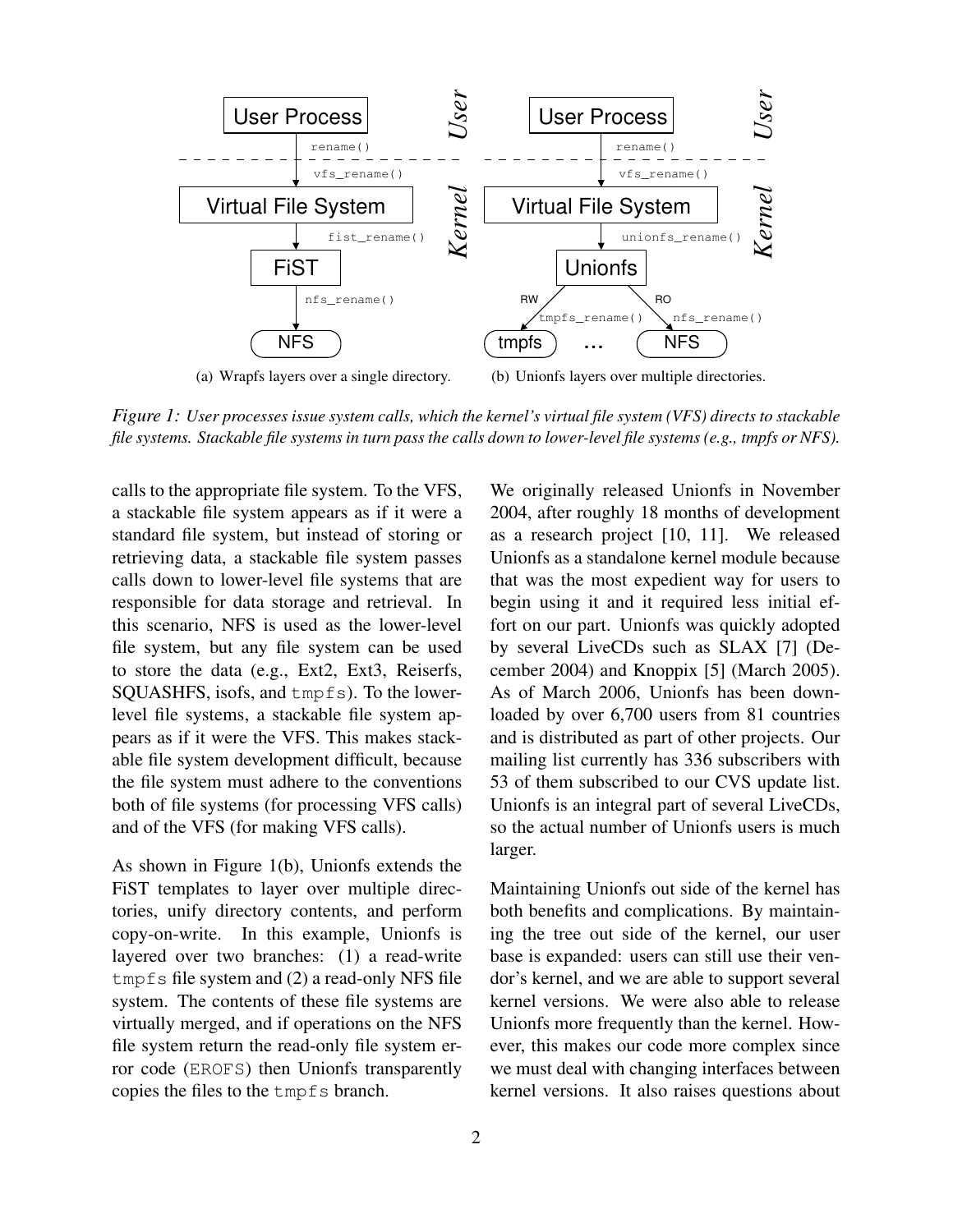the point at which support for a particular older kernel version should be dropped. At this point, Unionfs has become established enough that we are moving towards a release that is ready for mainline kernel submission.

Unionfs has complex allocation schemes (particularly for dentry and inode objects), and makes more use of kmalloc than other file systems. One hurdle we had to overcome was lack of useful memory-allocation debugging support. The memory-allocation debugging code in recent -mm kernels does not provide sufficient debugging information. In our approach, we log kmalloc and dentry allocations, and then post-process the log to locate memory leaks and other errors.

In our efforts to move toward kernel inclusion we have come across many aspects that conflict with maintaining an out-of-kernel module. One of the main issues is the ability to separate research code from practical code. Features such as persistent inodes and atomically performing certain operations increase code complexity, conflicting with the mantra "less code is better code." We also had to change the way we separate file system components to provide simpler and more easily maintainable code. In addition to this, we also have to keep up with changes in kernel interfaces such as the change of locking primitives introduced in Linux 2.6.16.

The rest of this paper is organized as follows. In Section 2 we describe Unionfs use cases. In Section 3 we describe the challenges of maintaining an out-of-tree module. In Section 4 we describe some limitations of Unionfs. In Section 5 we present a brief performance evaluation of Unionfs. Finally, we conclude in Section 6.

### 2 Use Cases

We have identified three primary use cases for Unionfs. All of these common use cases leverage Unionfs's copy-on-write semantics. The first and most prevalent use of Unionfs is in LiveCDs. The second is using Unionfs to provide a common base for several NFS-mounted machines. The third is to use Unionfs for snapshotting.

LiveCDs. LiveCDs allow users to boot Linux without modifying any data on a hard disk. This has several advantages:

- Users can try Linux without committing to it [5, 7].
- Special-purpose open-source software can be distributed to non-technical users (e.g., for music composition [4]).
- System administrators can rescue machines more easily [2].
- Many similar machines can be set up without installing software (e.g., in a cluster environment [9], or at events that require certain software).

The simplest use of Unionfs for LiveCDs unifies a standard read-only ISO9660 file system with a higher-priority read-write tmpfs file system. Current versions of Knoppix [5] use such a configuration, which allows users to install and reconfigure programs.

Knoppix begins its boot sequence by loading an initial RAM disk (initrd) image of an Ext2 file system and then executing a shell script called /linuxrc. The linuxrc script first mounts the /proc and /sys file systems. Next, Knoppix loads various device drivers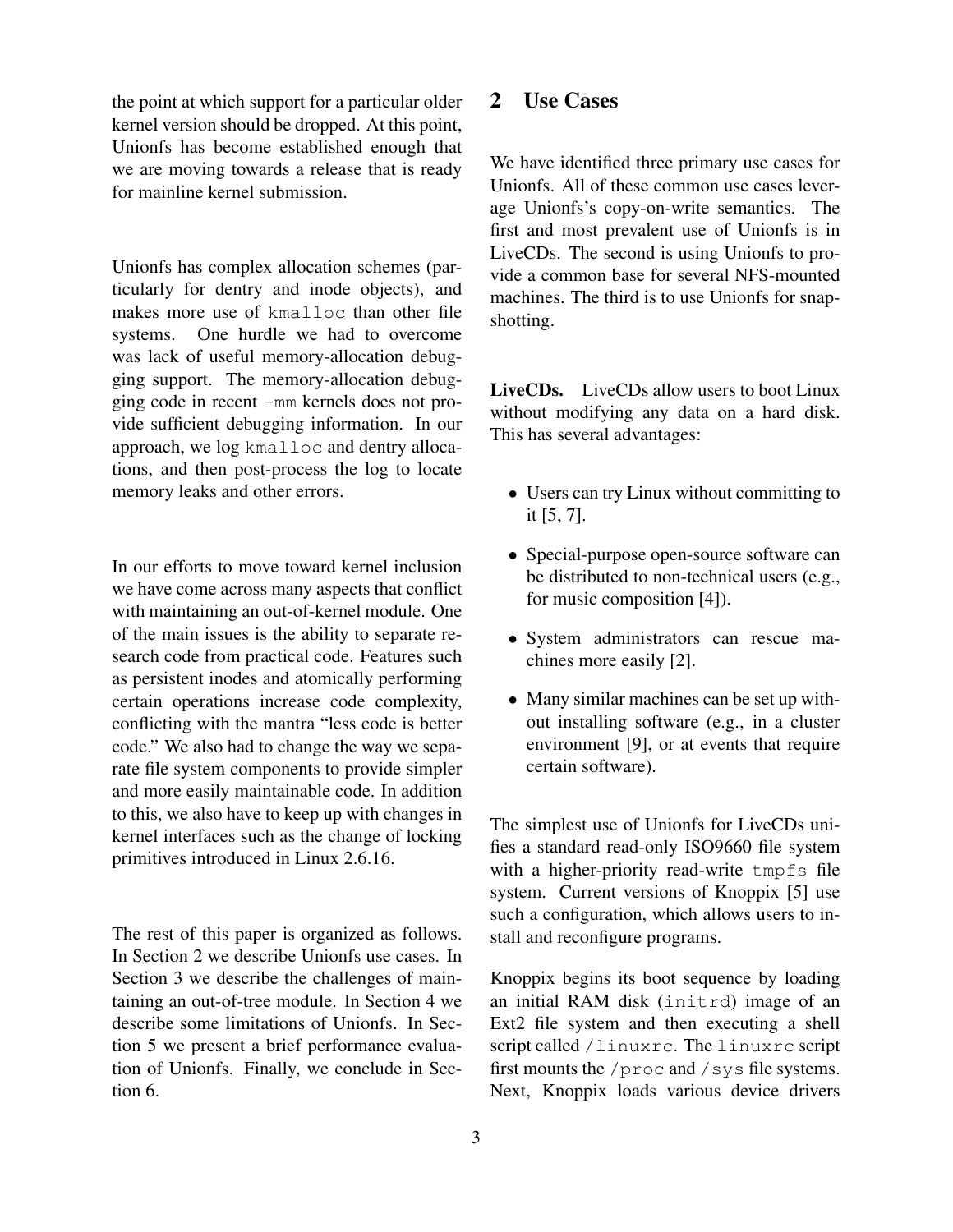(e.g., SCSI, IDE, USB, FireWire) and mounts a compressed ISO9660 image on /KNOPPIX. After the Knoppix image is mounted, the Unionfs module is loaded. Next a tmpfs file system is mounted on /ramdisk. Once Unionfs is mounted, this RAM disk becomes the destination for all of the changes to the CD-ROM. Next, the directory /UNIONFS is created and Unionfs is mounted on that directory with the following command:

```
mount -t unionfs \
  -o dirs=/ramdisk=rw:/KNOPPIX=ro \
  /UNIONFS /UNIONFS
```
The  $-t$  unionfs argument tells the mount program that the file system type is Unionfs. The -o dirs=/ramdisk=rw,/KNOPPIX=ro option specifies the directories that make up the union. Directories are listed in a order of priority, starting with the highest. In this case, the highest-priority directory is /ramdisk, which is read-write. The /ramdisk directory is unified with /KNOPPIX, which is read-only. The first /UNIONFS argument is a placeholder for the device name in /proc/mounts, and the second /UNIONFS argument is the location where Unionfs is mounted. Finally, linuxrc makes symbolic links from the root directory to /UNIONFS. For example, /home is a link to /UNIONFS/home. At this point the linuxrc script exits, and init is executed.

Other LiveCDs (notably SLAX [7]) use Unionfs both for its copy-on-write semantics and as a package manager. A SLAX distribution consists of several *modules*, which are essentially SQUASHFS file system images [6]. On boot, the selected modules are unified to create a single file system view. Unifying the file systems makes it simple to add or remove packages from the LiveCD, without regenerating entire file system images. In addition to the SQUASHFS images, the highest-priority branch is a read-write tmpfs which provides the illusion that the CD is read-write.

SLAX uses the pivot root system call so that the root file system is indeed Unionfs, whereas Knoppix creates symbolic links to provide the illusion of a Unionfs-rooted CD. SLAX also begins its boot sequence by loading an Ext2 initrd image and executing linuxrc, which mounts /proc and /sys. Next, SLAX mounts tmpfs on /memory. The next step is to mount Unionfs on /union with a single branch /memory/changes using the following command:

```
mount -t unionfs \
 -o dirs=/memory/changes=rw
 unionfs /union
```
Aside from the branch configuration, the major difference between this command and the one from Knoppix is that instead of using /UNIONFS as a placeholder, the text unionfs is used instead. We recommend this approach (or better yet, the string none), because it is less likely to be confused with an actual path or argument.

After mounting the mostly empty Unionfs, SLAX performs hardware detection. The next step is to load the SLAX modules, which are equivalent to packages. The first step in loading a module is to mount the SQUASHFS image on /memory/images. After the SQUASHFS image is mounted, SLAX calls our unionctl to insert the module into the Union. The following command is used to insert SLAX's kernel module:

```
unionctl /union --add \
  -after 0 --mode ro \
  /memory/images/01_kernel
```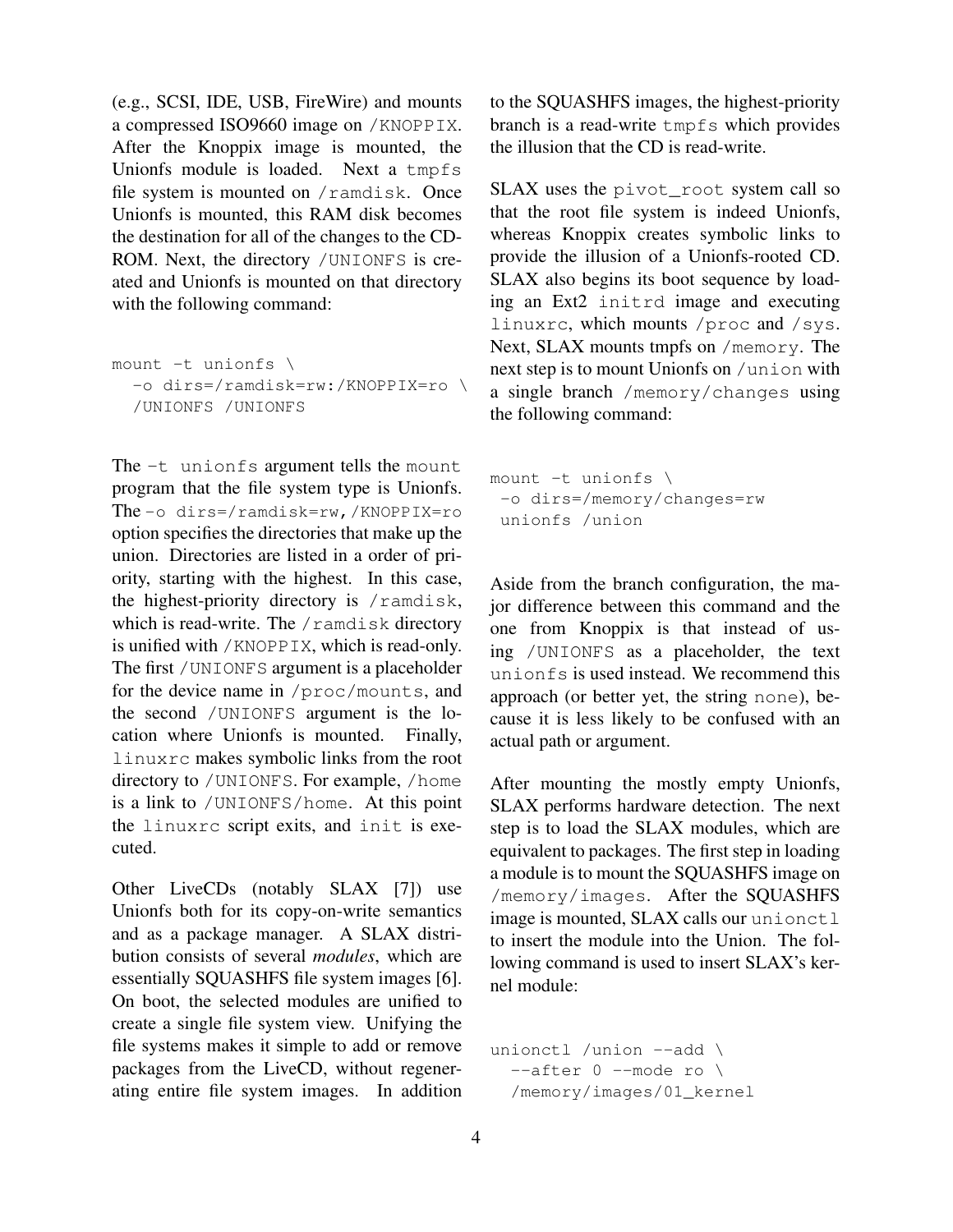```
rootfs / rootfs rw 0 0
/dev/root /mnt/live ext2 rw,nogrpid 0 0
/proc /mnt/live/proc proc rw 0 0
tmpfs /mnt/live/memory tmpfs rw 0 0
unionfs / unionfs rw,dirs=/mnt/live/memory/changes=rw:...:/mnt/live/
→memory/images/02_core.mo=ro:/mnt/live/memory/images/01_kernel.mo=ro
\rightarrow 0 0
/dev/hdb /mnt/live/mnt/hdb iso9660 ro 0 0
/dev/hdb /boot iso9660 ro 0 0
/dev/loop0 /mnt/live/memory/images/01_kernel.mo squashfs ro 0 0
/dev/loop2 /mnt/live/memory/images/02_core.mo squashfs ro 0 0
...
```
*Figure 2: The* /proc/mounts *file on SLAX after* linuxrc *is executed. Note that the Unionfs line has been split (denoted by*  $\rightarrow$ *). For brevity, we exclude seven additional SLAX packages.* 

The --after 0 argument instructs Unionfs to insert the new directory, /memory/images/01\_kernel, after the first branch, and the --mode ro argument instructs Unionfs to mark this branch read-only. This process is repeated for each module. SLAX then creates /union/proc, /union/sys, /union/dev, /union/tmp, and /union/mnt/live. SLAX then changes the present working directory to /union and unmounts /sys. Next, Unionfs is made the root file system using pivot root:

pivot\_root . mnt/live

This command makes Unionfs the root file system, and remounts the initial RAM disk on /union/mnt/live. Finally, SLAX starts init using Unionfs as the root file system:

/usr/bin/chroot . sbin/init

After this procedure, SLAX produces the /proc/mounts file seen in Figure 2.

NFS-mounted machines. Another use of Unionfs is to simplify the administration of diskless machines. A set of machines can share a single read-only NFS root file system. This enables administrators to maintain a common image for all of the machines. This root file system is then unified with a higher-priority readwrite branch so that users can customize the machine or save data. If persistence is not required, then a tmpfs file system can be used as the highest priority branch. If persistence is required, then a read-write NFS mount or a local disk could be used for the user's files.

Figure 3 shows a sample NFS /etc/exports file for a diskless client configuration. To ensure that none of the clients can tamper with the shared binaries on the server, we export the /bin directory read-only. We then export the persistent storage folder for each client individually. This ensures that one client cannot tamper with the persistent folder of another.

Figure 4 shows the commands used to create a union from a shared binary directory and to provide a persistent backing store for that directory on a second NFS mount. The first command mounts /bin for our client. The next command mounts the persistent data store for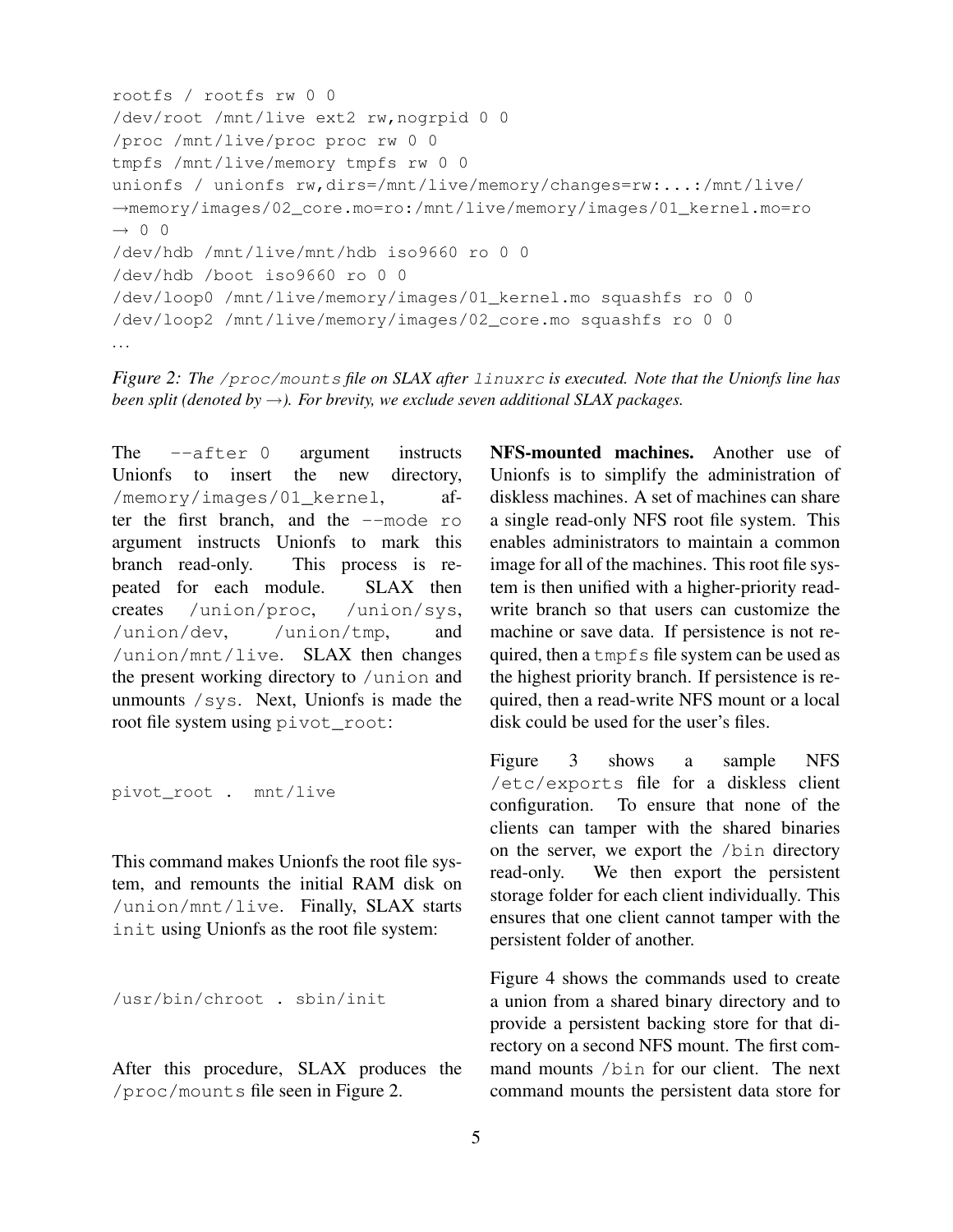```
/bin client1(ro) client2(ro)
/store/client1 client1(rw)
/store/client2 client2(rw)
```
*Figure 3: The contents of* /etc/exports *on the server which contains the clients' binaries.*

```
mount -t nfs server:/bin /mnt/nfsbins
mount -t nfs server:/store/'hostname -s' /mnt/persist
mount -t unionfs none /bin -o dirs=/mnt/persist:/mnt/nfsbins=nfsro
```
*Figure 4: Creating a union with two NFS-based shares for binaries and persistent data.*

our client based on its hostname. Finally, we create a union containing the exported /bin and /store/'hostname -s' directories and mount it at /bin on our local client. To have a full system that is exported via NFS, one simply exports / instead of just /bin. This permits a full system to be exported to the diskless clients. However, such a set requires the additional steps present in LiveCDs which allows you to use /proc and /dev.

Snapshotting. The previous usage scenarios all assumed that one or more components of the union were read-only by necessity (either enforced by hardware limitations or the NFS server). Unionfs can also provide copy-onwrite semantics by logically marking a physically read-write branch as read-only. This enables Unionfs to be used for file system snapshots. To create a snapshot, the unionctl tool is used to invoke branch management ioctls that dynamically modify the union without unmounting and remounting Unionfs. First, unionctl is used to add a new highpriority branch. For example, the following command adds /snaps/1 as the highest priority branch to a union mounted on /union:

unionctl /union --add /snaps/1

Next, unionctl is called for each existing branch to mark them as read-only. The following command will mark the branch  $/$  snaps $/0$ read-only:

```
unionctl /union --mode /snaps/0 ro
```
Any changes made to the file system take place only in the read-write branch. Because the read-write branch has a higher priority than all the other branches, users see the updated contents.

#### 3 Challenges

While developing Unionfs we encountered several issues that we feel developers should address before they decide whether or not to aim for kernel inclusion. Backward compatibility, changes in kernel interfaces, and experimental code are three such issues. In section 3.1, we consider the advantages and disadvantages of maintaining a module outside of the mainline kernel. In section 3.2, we discuss the implications of developing a module that is aiming for inclusion in the mainline Linux kernel.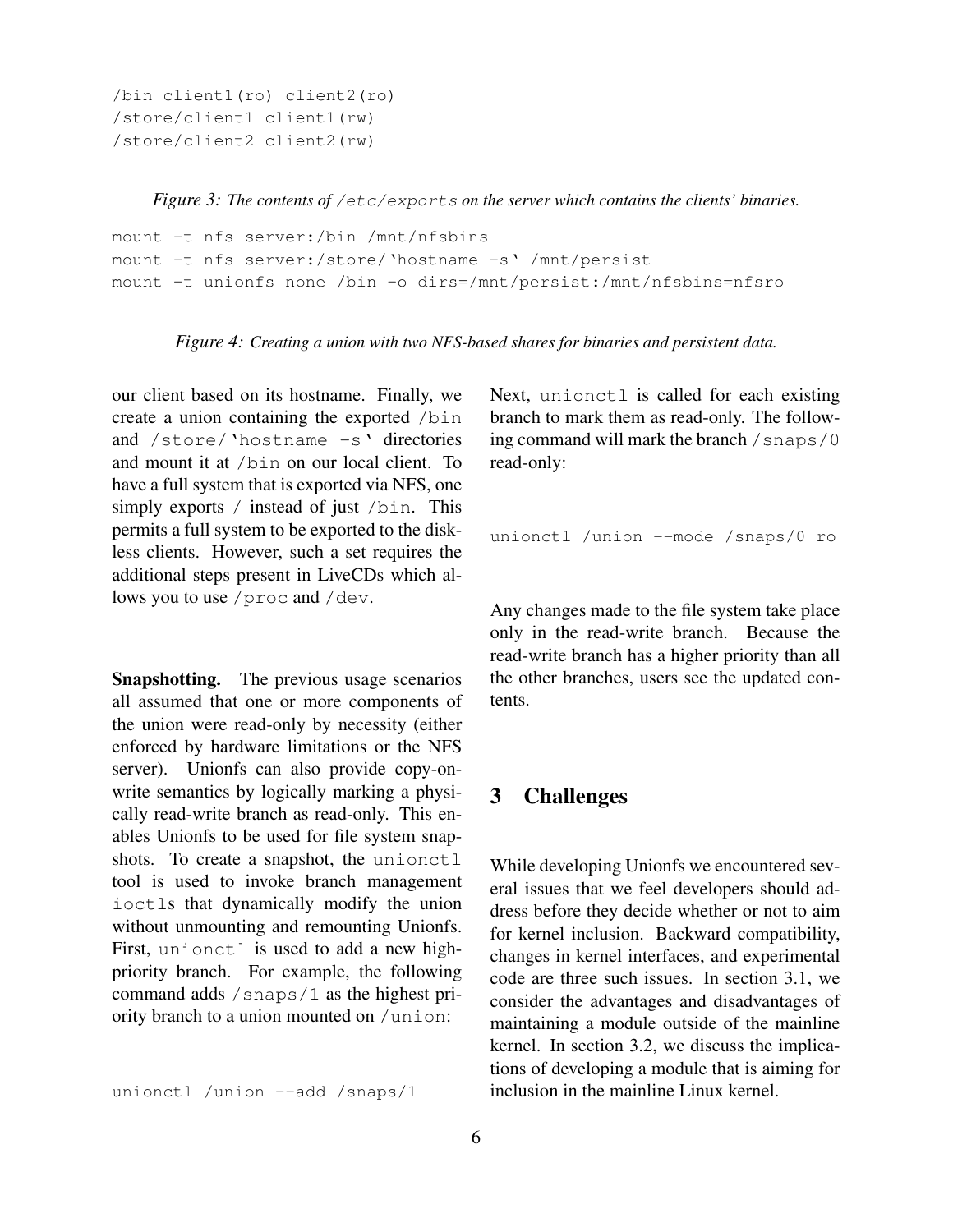#### 3.1 Developing an out of kernel module

When first releasing Unionfs, we wanted to ensure that as many people as possible could use it. To accommodate this, we attempted to provide backward compatibility with past kernel versions. Initially, when Unionfs supported Linux 2.4 it was easy to keep up with changing kernels, since most of the changes between kernel versions were bug fixes.

In December of 2004, Unionfs was ported to Linux 2.6 which introduced additional complications. VFS changes between 2.4 and 2.6 (e.g., file pointer update semantics and locking mechanisms) required #ifdefed sections of code to provide backward compatibility with Linux 2.4. In addition, since we were supporting Linux 2.6, we had to be conscious of the fact that the 2.6 kernel interfaces could change between versions.

The benefit of supporting multiple kernel versions was that we could enable the use of Unionfs on many different platforms. Although LiveCD creators mostly preferred Linux 2.6 kernels, we found that some of them were still working with 2.4. In addition, several people were using Unionfs for embedded devices, which at the time tended to use 2.4 kernels. However, providing backward compatibility came with a few disadvantages and raised the question of how far back we would go. Because there is no standard kernel for LiveCD developers, there were bug reports and compatibility issues across many different kernel versions.

Although Unionfs supported multiple kernel versions, we had to choose which versions to focus on. We increased the minimum kernel version Unionfs required if: (1) it would make us #ifdef code that was already #ifdefed for backward compatibility, or (2) if it made the code overly complex. After Unionfs was

ported to Linux 2.6, we found ourselves repeatedly raising the minimum kernel version due to the large number of interface-breaking changes. For example, 2.6.11 introduced the unlocked\_ioctl operation. The most invasive change has been 2.6.16's new mutex system. Even though we have stopped supporting backward compatibility, users often submit backward-compatibility patches which we apply but do not support.

Along with backward compatibility came increased code complexity. Although backward compatibility does not generally add much code, the readability of the code decreased since we kept many sections of #ifdefed code. Moreover, it made debugging more difficult as Unionfs could run in more environments. In February of 2005, we decided to drop support for Linux 2.4 to reduce the size and complexity of the code. By placing the restriction that Unionfs will only support Linux 2.6, we were able to cut our code base by roughly 5%. Although this is not a large percentage, this increased maintainability greatly since it lowered the number of environments that we had to maintain and test against. By removing Linux 2.4 from our list of supported kernels, we eliminated eleven different kernel versions that we were supporting. This also allowed us to remove a number of bugs that were related to issues with backward compatibility and which applied to Linux 2.4 only. Before dropping support for a specific kernel version, we release a final version of Unionfs that supports that kernel version.

Even though we removed 2.4 support from Unionfs, it did not end the problems of backward compatibility. With Linux 2.6, a new development process was introduced where code and interface changes that would previously have been introduced in a development kernel are placed into the stable branch. Linux 2.6.16 introduced a new set of locking mech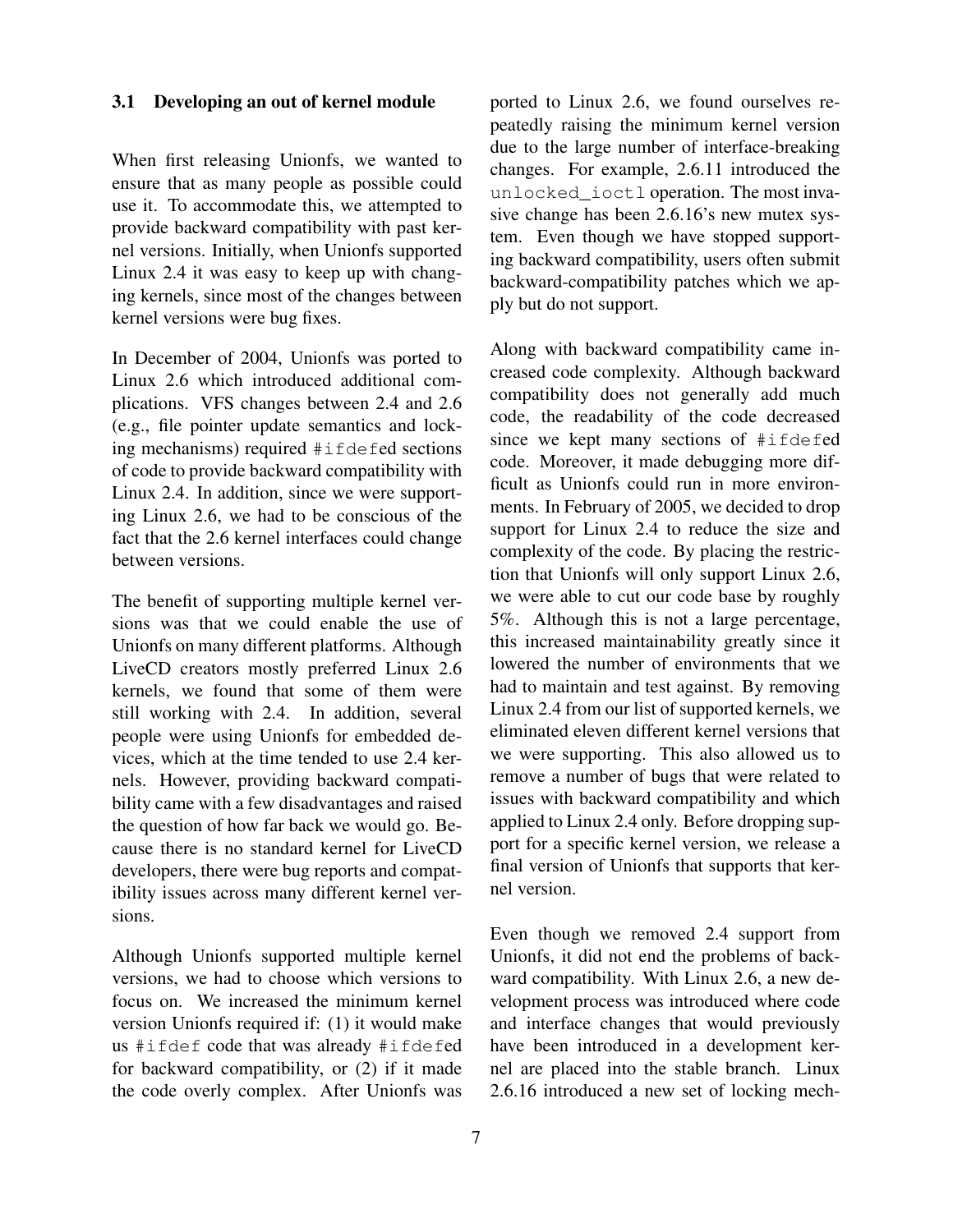anisms where semaphores were replaced with mutexes. Although this is one of the larger changes we have seen, there are many such changes that force us to deal with backward compatibility within the 2.6 branch itself. This led us to decide in February of 2006 to drop backward compatibility completely and only work with the latest release candidate so that we can closely follow the kernel on our path to inclusion. Since we make a release of Unionfs before every major change we still have working copies of Unionfs for Linux 2.4 and earlier versions of Linux 2.6.

#### 3.2 Kernel Inclusion

In our efforts to prepare Unionfs to be submitted to the kernel mailing list for discussion, we had to address three major issues. First, due to the incremental nature of Unionfs's development, the code base needed large amounts of reorganization to conform to kernel coding conventions. Second, Unionfs user-space utilities use older methods for interfacing with the kernel that needed to be replaced by newer more desired methods, such as the use of configfs and sysfs. Finally, features that were placed in Unionfs for research interests needed to be removed to make the code base more practical.

Since the Linux kernel is a massive project with people contributing code to every component, there are very strict guidelines for the way code should be organized and formatted. While reviewing the code base for Unionfs, we realized that some of the functions were unnecessarily long. Even now, due to the complex fan-out nature of Unionfs, many of the functions are longer than we would like due to loops and conditionals.

When looking into the methods available for a user-mode process to communicate with our file system, we noticed one trend. Every time

a person introduces an ioctl, there is an objection and a suggestion to find a better way of handling what is needed. Because Unionfs uses several ioctls for adding branches, marking branches read-only, and identifying which branch a file is on, we decided that other methods should be explored. The preferred methods for modifying and viewing kernel object states are configfs and sysfs. Although both are good options, they both have shortcomings that prevented us from using them.

In the case of configfs, the major concern was that the module is optional. This issue could be addressed by marking configfs to be selected by Unionfs, but that ignores a larger issue. Many of the users of Unionfs are using it in embedded devices and on LiveCDs. If we use configfs to control Unionfs's configuration, we are forcing those users to use a larger kernel image that exceeds their memory and storage constraints. With sysfs we came across the issue of not having any file-system–related kernel objects defined by sysfs. To use sysfs, we would have to design and implement a complete set of VFS kernel objects for sysfs and submit them for kernel inclusion in addition to Unionfs.

To solve our problem of using ioctls for branch manipulation, we decided to use the remount functionality that already exists in the kernel. Remount allows one to change the configuration of a mount while leaving its files open so processes can continue to use the files after the remount operation is complete. This lets us provide the ability to change branch configurations easily without the need for  $i$ octls, by parsing the new options that are passed in and applying the differences between the new and old options. However, this still requires us to maintain two ioctls for querying files and another for debugging.

As of this writing, we are addressing a problem associated with crossing mount points within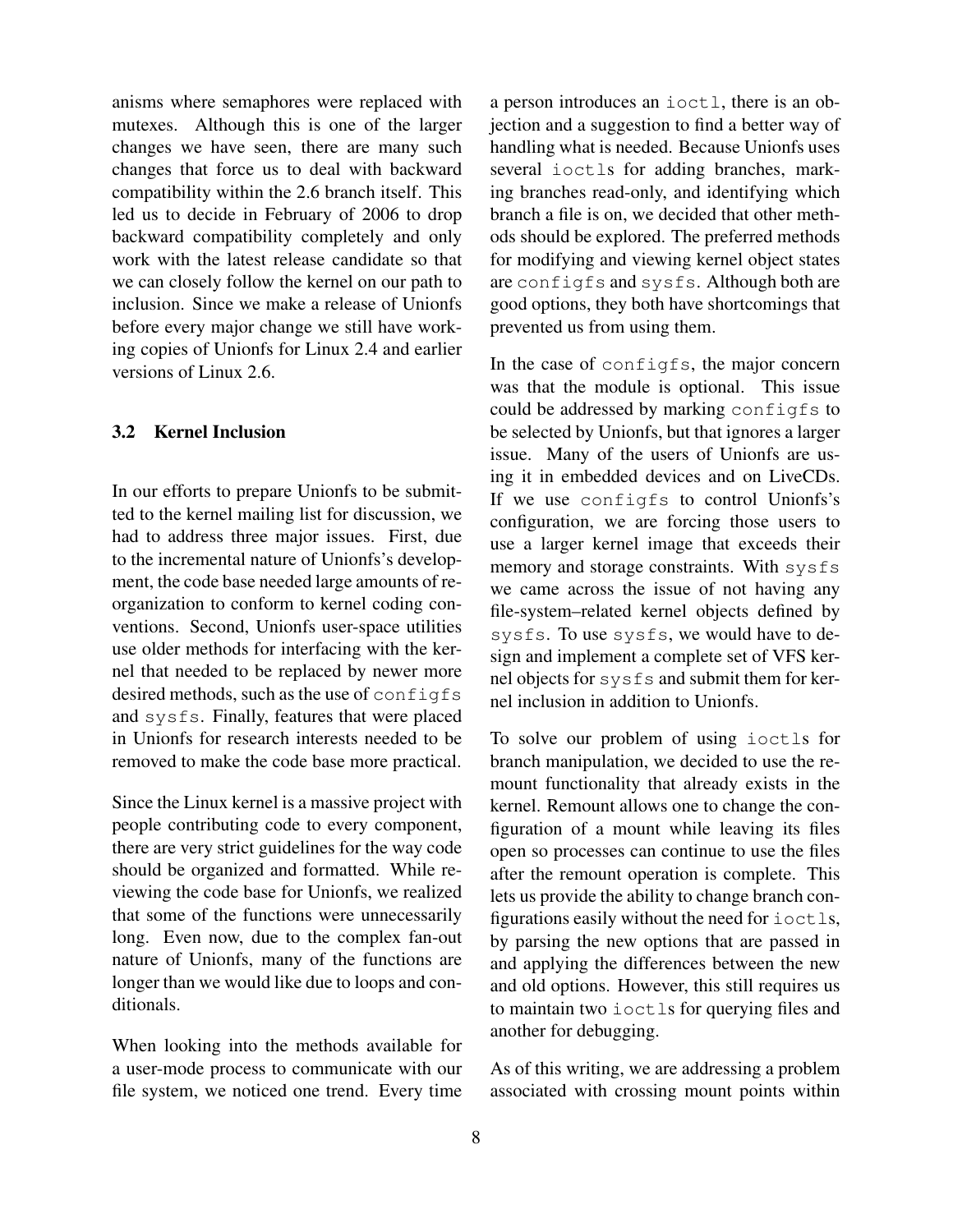a union. The most common occurrence of this problem is when a LiveCD performs a pivot\_root or a chroot to a Unionfs mounted path. Currently LiveCD developers mount Unionfs and then they proceed to move the mount points for /proc and /sys to /unionfs/proc and /unionfs/sys, respectively. After this they pivot\_root to the union so that proc and sys are visible. The reason that this problem exists is that currently Unionfs stacks on top of the superblock for each branch. This presents a problem because it does not give us access to the data structures that permit us to cross mount points. Our solution to this problem is to redo how Unionfs stacks on top of the branches by stacking on a dentry and a vfsmount structure. This will give us the additional information that is needed to build the structures necessary to cross mount points. Even with the ability to cross mount points, it is not advised to stack on pseudo file systems such as sysfs and procfs. Since sysfs and procfs are not only accessed through Unionfs, but rather are also manipulated directly by the kernel, inconsistencies can arise between the caches used by Unionfs and these file systems.

Because Unionfs started as a research project, it had many theoretically interesting features from a design perspective, which users did not need in practice. Unionfs contains functionality for copyup, this occurs when a file that exists on a read-only branch is modified. When the file is modified Unionfs attempts to copy the file up to the nearest read-write branch. Some of the early features of Unionfs included several copyup modes, which allowed copyup to take the permissions of the current user, the original permissions of the file, or a set of permissions specified at mount time.

In addition, there were several delete modes which performed one of three actions:

- delete=whiteout (default) locates the first instance of the file and unlinks only that instance. This mode differs from delete=first in that it will create a whiteout for that file in the branch it removed the file from.
- delete=all finds every instance of the file across all branches and unlink them.
- delete=first located the first instance of the file and unlinked only that instance without creating a whiteout.

In the case of the delete mount option we found that no one was using the delete=first and delete=all options and that the delete=whiteout option was strongly preferred. Because our user base is predominantly composed of LiveCD developers, delete=first was removed and delete=all is only present if Unionfs is compiled with UNIONFS\_DELETE\_ALL defined.

We also had several modes to describe permissions with which a whiteout was to be created. When a file is deleted Unionfs will create a .wh.name file where name is the name of the file. This tells Unionfs that it should remove this file from the view presented to the user. These options were removed since we found that copyup=currentuser and copyup=mounter went completely unused by our users:

- copyup=preserve (default) creates the new file with the same permissions that existed on the file which was unlinked.
- copyup=currentuser creates the new file with the UID, GID, and umask taken from the current user.
- copyup=mounter creates the new file with UID, GID, and permissions specified in the options string of the Unionfs mount.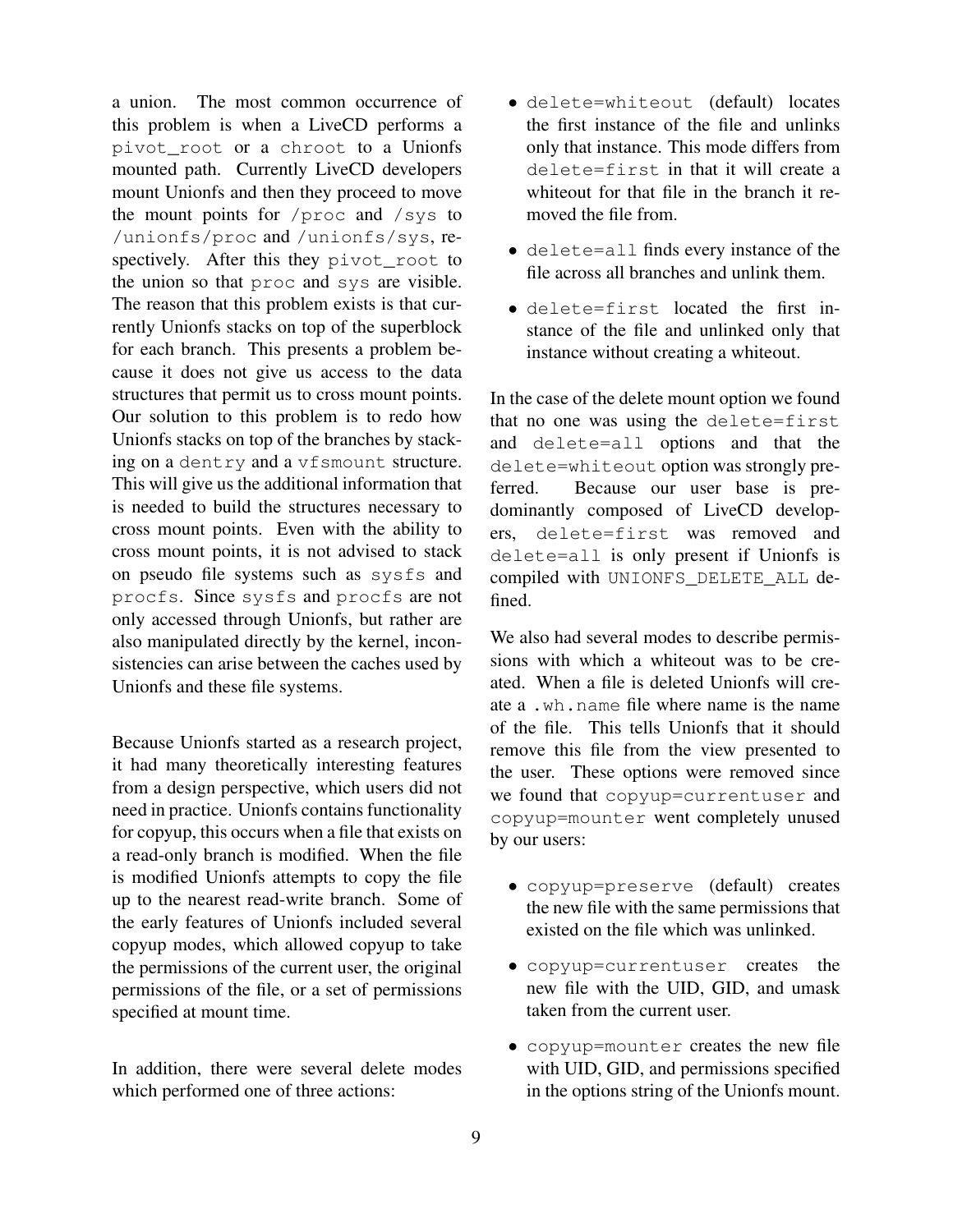Although the extra options were interesting research concepts, they were not practical for what our users were using Unionfs for and only served to increase code complexity.

Another instance of where ideas that are good for research purposes fail in practice is in the creation of whiteouts. Initially, when a whiteout was created while removing a file, the whiteout was created atomically via rename and was then truncated. This was done so that if the process failed half-way through, there would not be any ambiguity about whether the file existed. This added additional complexity to the code without sufficient gains in either performance or functionality. Since then, we have removed atomic whiteout creation due to the inherent difficulty of maintaining the semantics of open, yet deleted, files.

## 4 Limitations

During the development of Unionfs, we had to make certain design decisions to help the overall implementation. Such decisions often impose limitations. We have identified three such limitations in Unionfs: modification of lower-level branches, mmap copyup with dynamic branch management, and scalability. We discuss each in detail below.

Modification of lower-level branches. The current design of Unionfs and other stackable file systems on Linux results in double caching of data and meta-data. This is an unfortunate side-effect of the way the Linux VFS is implemented—there is no easy coordination between objects cached at different levels [1]. This forces us to maintain a list of lower VFS objects for each upper object. For example, a Unionfs inode contains an array of pointers to all the corresponding inodes on the underlying branches. Unionfs has to copy certain information from the underlying inode for a file to the Unionfs inode: metadata information such as file size, access permissions, group and owner, and so on.

Since Unionfs expects the underlying inode (and therefore the file) to have certain properties about the file (e.g., have a size consistent with that saved in the Unionfs inode) it is possible for inconsistencies to appear if a process modifies the lower inode directly without going through Unionfs. We encourage our users to avoid modifying the lower branches directly. This works well in scenarios where many of the branches are stored on read-only media (e.g., LiveCDs). However, there are some people who want to use Unionfs to provide a unified view of several frequently changing directories. Moreover, if users delete or rename files or directories, then Unionfs points to the older object, again yielding an inconsistent view.

**mmap** copyup with dynamic branch management. When Unionfs was first implemented in early 2004, only a bare-bone functionality existed: the full set of system calls was not implemented. Some of these system calls, in particular mmap, are required for certain programs to function properly. The mmap system call allows programs to map portions of files into a process's address space. Once a file is mmapped, a process can modify it by simply writing to the correct location in memory. Currently, Unionfs does not natively implement mmap operations, but rather passes them down unchanged to the lower-level file system. This has the advantage of preventing double caching of data pages and its associated performance and consistency pitfalls. However, this comes with the drawback that Unionfs does not receive notification of readpage or writepage calls, so it cannot perform copyup during a commit\_write. The prob-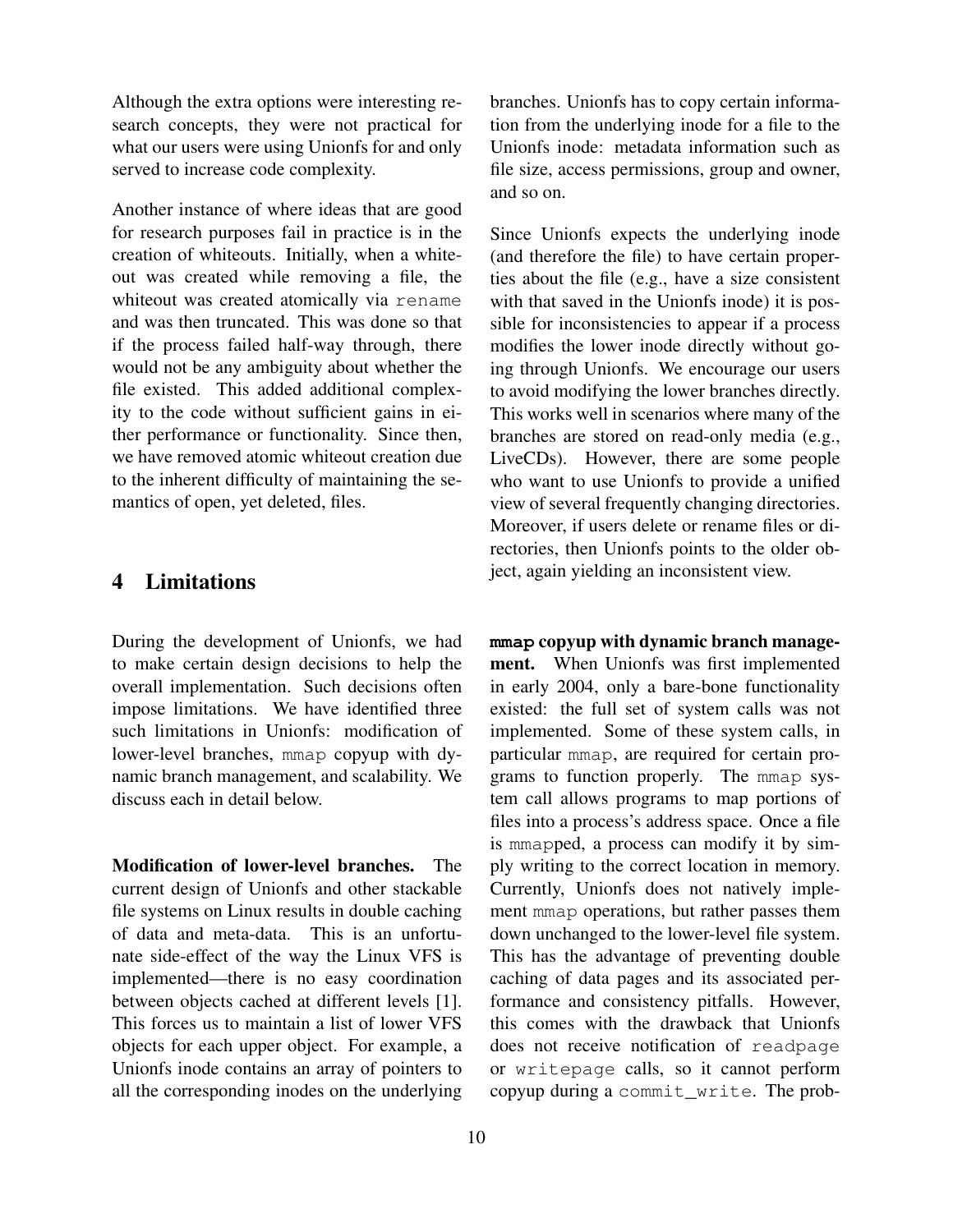lem occurs when a process tries to modify a page backed by a file on a read-only medium. Just like in the regular open-for-write case, we must copyup the file to a writable branch and then perform the correct address space operations.

In March 2006, Shaya Potter, a Unionfs user and contributor, released a partial implementation of mmap. The major problem with it is the lack of copyup functionality while using mmap. Additionally, one has to be careful with the implementation since certain file systems (e.g., OCFS2, GFS) must take additional steps before calling prepare\_write and commit write. We have made this mmap functionality a compile-time option which is off by default.

Scalability. Although we do not consider it as serious as the two previous issues, the last issue is scalability. Even though most Unionfs users want two to six branches, there are some that want more. In its current state, the maximum number of branches that Unionfs supports is 1,024 due to the use of FD\_SET and related macros. However, the overhead of using Unionfs becomes high with just 200 branches, even for simple operations such as readdir and lookup (see our evaluation in Section 5). The problem with these operations is that Unionfs needs to iterate through all the branches; for each branch it needs to determine whether or not it is a duplicate, whiteout, and so on. Currently, we are storing stacking information in a simple linear array. This structure, while easy to access and use, has a search complexity of  $O(n)$ .

Of course, there are other operations, such as llseek operating on directories, which should be examined and possibly optimized. For other operations, Unionfs is a bit more efficient because it can use the dentry cache objects that have been populated by lookup.

## 5 Evaluation

We conducted our benchmarks on a 1.7GHz Pentium 4 machine with 1.25GB of RAM. Its system disk was a 30GB 7,200 RPM Western Digital Caviar IDE formatted with Ext3. In addition, the machine had one Maxtor 7,200 RPM 40GB IDE disk formatted with Ext2, which we used for the tests. We remounted the lower file systems before every benchmark run to purge file system caches. We used the Student-t distribution to compute the 95% confidence intervals for the mean elapsed, system, user, and wait times. Wait time is the elapsed time less CPU time used and consists mostly of I/O, but process scheduling can also affect it. In each case, the half-widths of the confidence intervals were less than 5% of the mean. The test machine was running a Fedora Core 4 Linux distribution with a vanilla 2.6.16-rc6 kernel.

In all the tests, the highest-priority branch was read-write, while all the other branches, if any, were read-only. More detailed evaluation can be found in our journal article [10].

#### 5.1 Evaluation Workloads

We chose to perform two benchmarks to test the extreme cases—on one end of the spectrum there are CPU-intensive workloads, while on the other end there are I/O-intensive workloads.

OpenSSH build. Building OpenSSH [8] is a CPU-intensive benchmark. We used OpenSSH 4.0p1, which contains 74,259 lines of code. It performs several hundred small configuration tests, and then it builds 155 object files, one library, and four scripts. This benchmark contains a fair mix of file system operations, representing a workload characteristic of users. The highest-priority branch was read-write, while all the other branches, if any, were read-only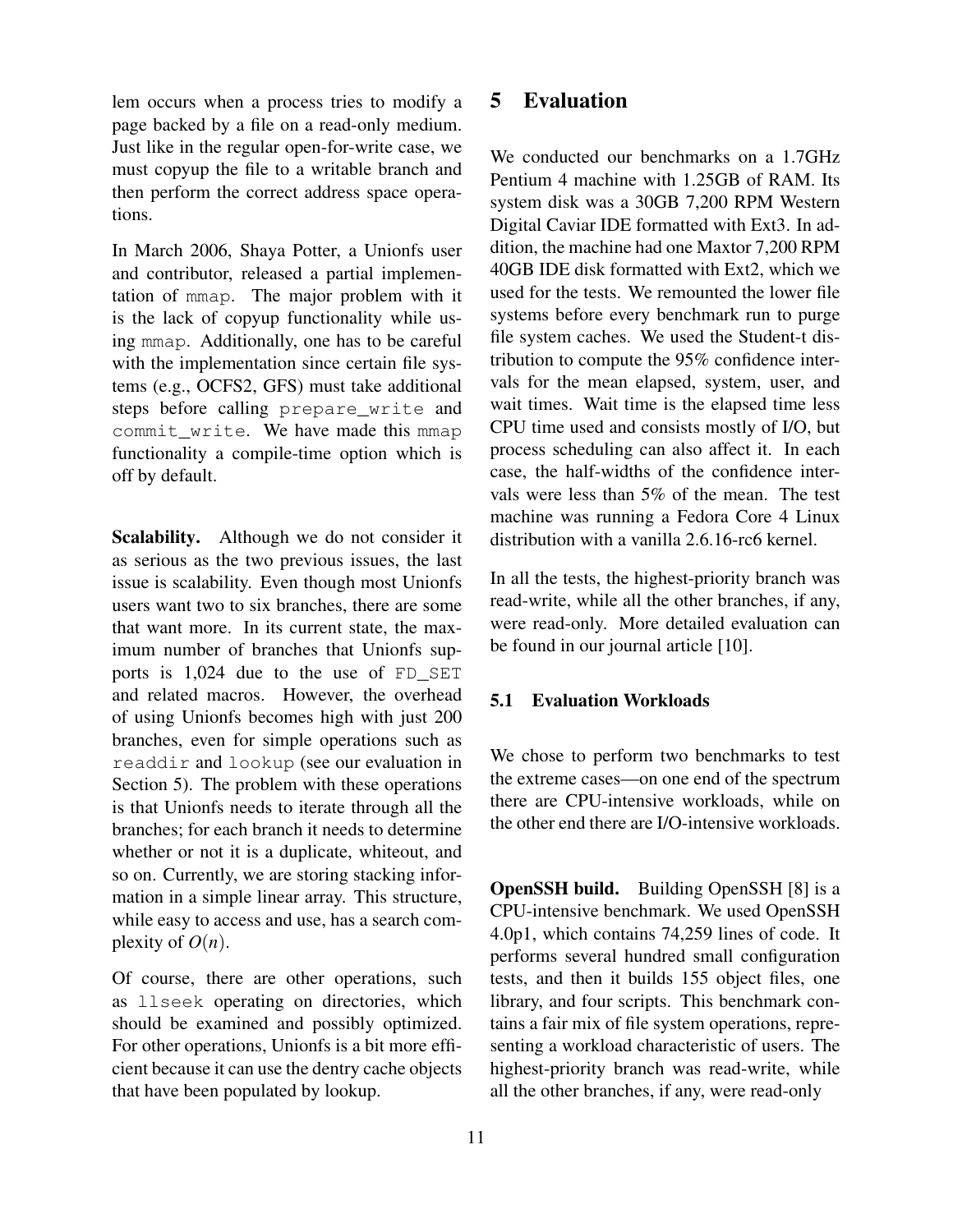Postmark. Postmark v1.5 simulates the operation of electronic mail servers [3]. It performs a series of file system operations such as appends, file reads, creations, and deletions. This benchmark uses little CPU but is I/O intensive. We configured Postmark to create 20,000 files, between 512–10,240K bytes in size, and perform 200,000 transactions. We used 200 subdirectories to prevent linear directory look ups from dominating the results. All of the branches were read-write, to distribute the load evenly across branches. This is because Postmark does not have an initial working set, therefore using read-only branches does not make sense for this benchmark.

#### 5.2 Results

On average, Unionfs incurred only 10.7% maximum overhead over Ext2 on the OpenSSH compile, and 71.7% overhead over Ext2 on Postmark. These results are somewhat worse compared to our previous benchmarks [10]. However, the difference in the OpenSSH compile benchmark appears mainly in I/O wait time, which could be contributed to copyup taking place. We did not use copyup in our previous benchmark.

OpenSSH build. We performed the OpenSSH compile with two different layouts of the data. The first distributed all the files from the source code tarball over all the branches using a simple round robin algorithm. The other layout consists of a copy of the entire source tree on each branch. For both layouts, we have measured and plotted the elapsed, system, and user times.

When the OpenSSH source code is uniformly distributed across all the branches, the overhead is a mere 0.99% (Figure 5). This is due



*Figure 5: OpenSSH compile: Source code uniformly distributed across all branches.*



*Figure 6: OpenSSH compile: Source code duplicated on all branches.*

to the simple fact that we must perform several additional function calls before we hand of control to the lower file system (Ext2). With more branches, the overhead slightly increases to 2.1% with 8 branches. This shows that Unionfs scales roughly linearly for this benchmark.

With the OpenSSH source code duplicated on all branches (Figure 6), the overheads were slightly higher. A single branch configuration incurred 1.2% overhead. The slight increase in time is a logical consequence of Unionfs having to check all the branches, and on each branch dealing with the full source code tree which slows down linear directory lookups.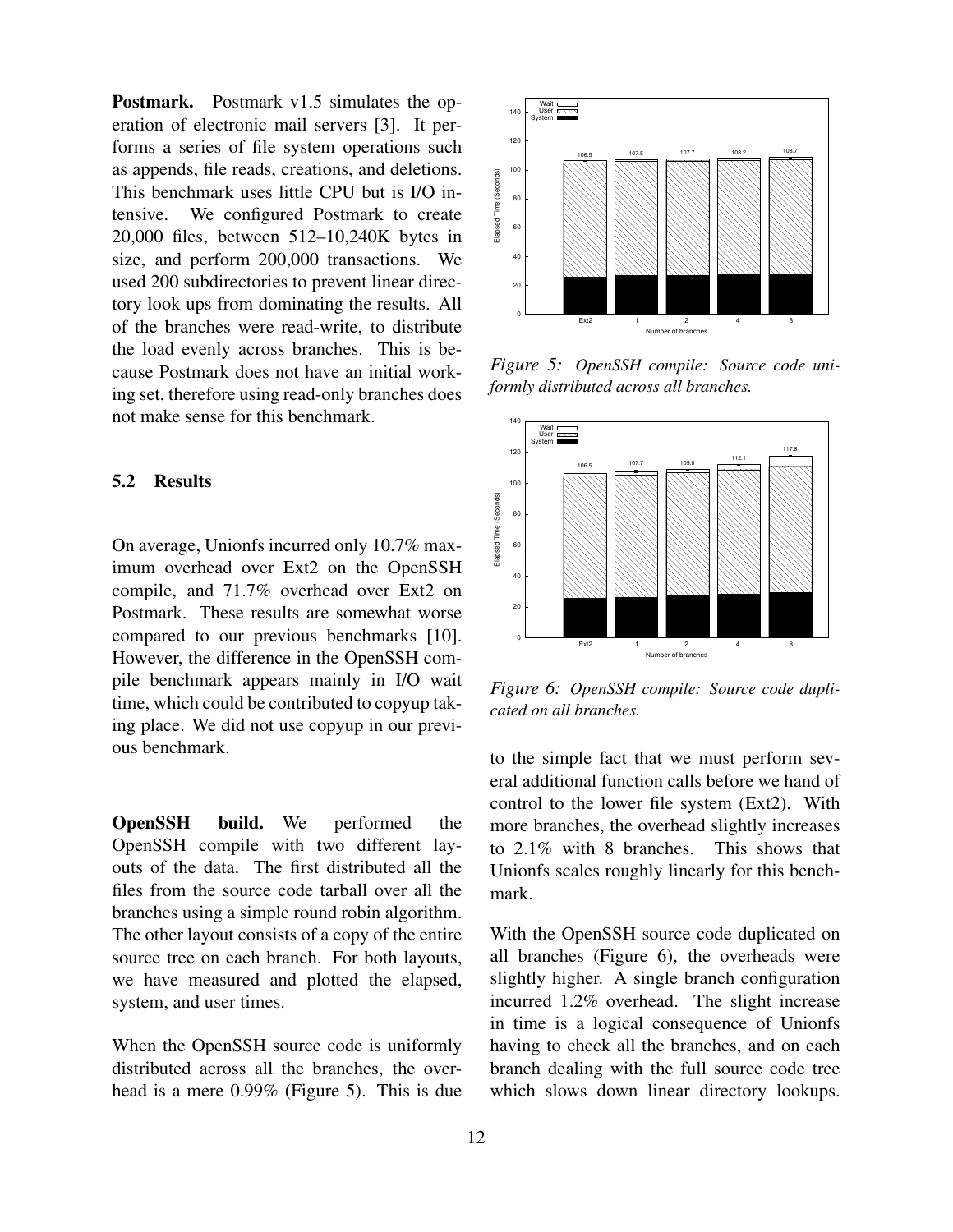

*Figure 7: Postmark: 20,000 files and 200,000 transactions.*

The 8-branch configuration increased runtime by 10.7%. As with the previous data layout, Unionfs scales roughly linearly.

Postmark. Figure 7 shows the elapsed, system, and user time for Postmark. The elapsed time overheads for Unionfs are in the range of 64.0–71.7% above that of Ext2. Since Postmark is designed to simulate I/O intensive workloads, and all the VFS operations have to pass through Unionfs, it is not surprising that the overhead of Unionfs becomes apparent. Fortunately, typical user workloads are not I/O bound and therefore one will not notice much performance degradation as shown by the OpenSSH compile benchmarks.

# 6 Conclusion

It is often easy to create a piece of software whose functionality is enough for the authors. However, that functionality is usually a subset of that required by real users. Since the first release in early 2004, user feedback has helped us make Unionfs more complete and stable than it would have been had a small team of developers worked on it without any community feedback. Our users have used Unionfs for applications that were not even considered back when Unionfs was originally designed, and located bugs that would otherwise have gone unnoticed.

For quite some time, Linux users wanted a namespace unifying file system; Unionfs gives them exactly that. While there are still several known issues to deal with, Unionfs is steadily becoming a polished software package. With the increasing use and popularity of Unionfs we felt that the next logical step was to clean up Unionfs and submit it for kernel inclusion.

## 7 Acknowledgments

Unionfs would not be in nearly as good a state if it was not for our user community, which has submitted bug reports, patches, and provided us with interesting use cases. There are far too many contributors to list individually (there are over 37 listed in our AUTHORS file, which only includes those who have submitted patches), and we extend thanks to all contributors and users, named and unnamed. Early adopters and bug reporters like Tomas Matejicek and Fabian Franz helped immeasurably. Recently, Junjiro Okajima has fixed many bugs and can be counted on for high-quality patches. The experimental mmap code currently in Unionfs was contributed by Shaya Potter. Jay Dave, Puja Gupta, Harikesavan Krishnan, and Mohammad Nayyer Zubair worked on Unionfs in its early stages.

This work was partially made possible by NSF CAREER award EIA-0133589, NSF Trusted Computing Award CCR-0310493, and HP/Intel gift numbers 87128 and 88415.1.

Unionfs is released under the GPL. Sources and documentation can be downloaded from http://unionfs.filesystems.org.